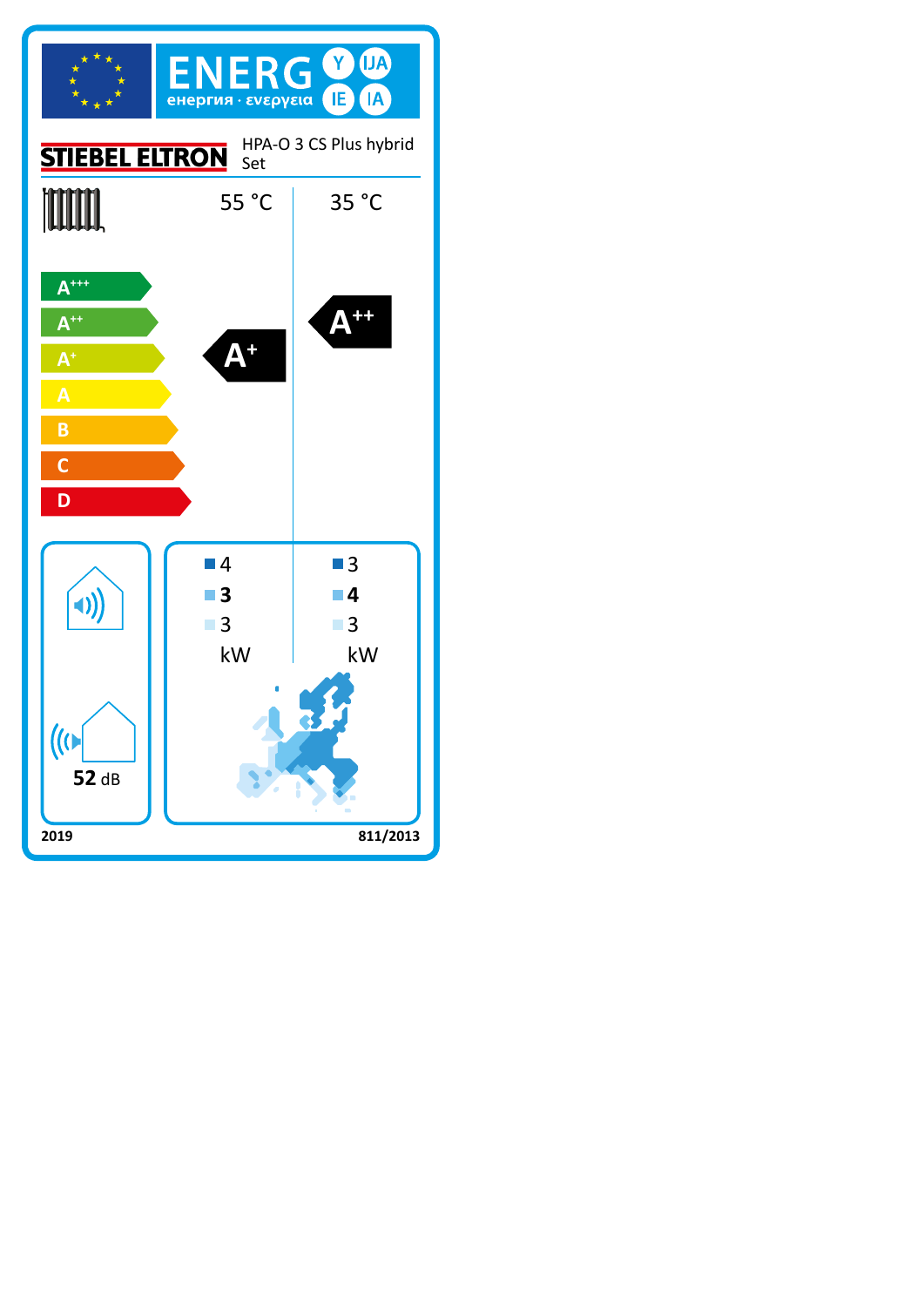### **Product datasheet: Room heater to regulation (EU) no. 811/2013**

|                                                                                                                    |       | HPA-O 3 CS Plus hybrid Set |
|--------------------------------------------------------------------------------------------------------------------|-------|----------------------------|
|                                                                                                                    |       | 201601                     |
| Manufacturer                                                                                                       |       | <b>STIEBEL ELTRON</b>      |
| Energy efficiency class for central heating in moderate climates for<br>medium temperature applications            |       | A+                         |
| Energy efficiency class for central heating in moderate climates for low<br>temperature applications               |       | $A_{++}$                   |
| Rated heating output in moderate climates for average temperature<br>applications (Prated)                         | kW    | 3                          |
| Rated heating output in moderate climates for low temperature<br>applications (Prated)                             | kW    | 4                          |
| Seasonal room heating efficiency in moderate climates for average<br>temperature applications (ns)                 | %     | 113                        |
| Seasonal room heating efficiency in moderate climates for low<br>temperature applications (ns)                     | %     | 166                        |
| Annual energy consumption in moderate climates for average<br>temperature applications (QHE)                       | kWh/a | 2089                       |
| Annual energy consumption in moderate climates for low temperature<br>applications (QHE)                           | kWh/a | 1769                       |
| Sound power level external                                                                                         | dB(A) | 52                         |
| Rated heating output in colder climates for average temperature<br>applications (Prated)                           | kW    | 4                          |
| Rated heating output in colder climates for low temperature applications<br>(Prated)                               | kW    | 3                          |
| Rated heating output in warmer climates for average temperature<br>applications (Prated)                           | kW    | 3                          |
| Rated heating output in warmer climates for low temperature applications<br>(Prated)                               | kW    | 3                          |
| Seasonal room heating efficiency in colder climates for average<br>temperature applications (ns)                   | $\%$  | 105                        |
| Seasonal room heating efficiency in colder climates for low temperature<br>applications (ns)                       | %     | 150                        |
| Seasonal room heating efficiency in warmer climates for average<br>temperature applications $( \nabla \mathbf{s})$ | %     | 139                        |
| Seasonal room heating efficiency in warmer climates for low temperature<br>applications (ns)                       | %     | 204                        |
| Annual energy consumption in colder climates for average temperature<br>applications (QHE)                         | kWh/a | 4016                       |
| Annual energy consumption in colder climates for low temperature<br>applications (QHE)                             | kWh/a | 2186                       |
| Annual energy consumption in warmer climates for average temperature<br>applications (QHE)                         | kWh/a | 1187                       |
| Annual energy consumption in warmer climates for low temperature<br>applications (QHE)                             | kWh/a | 783                        |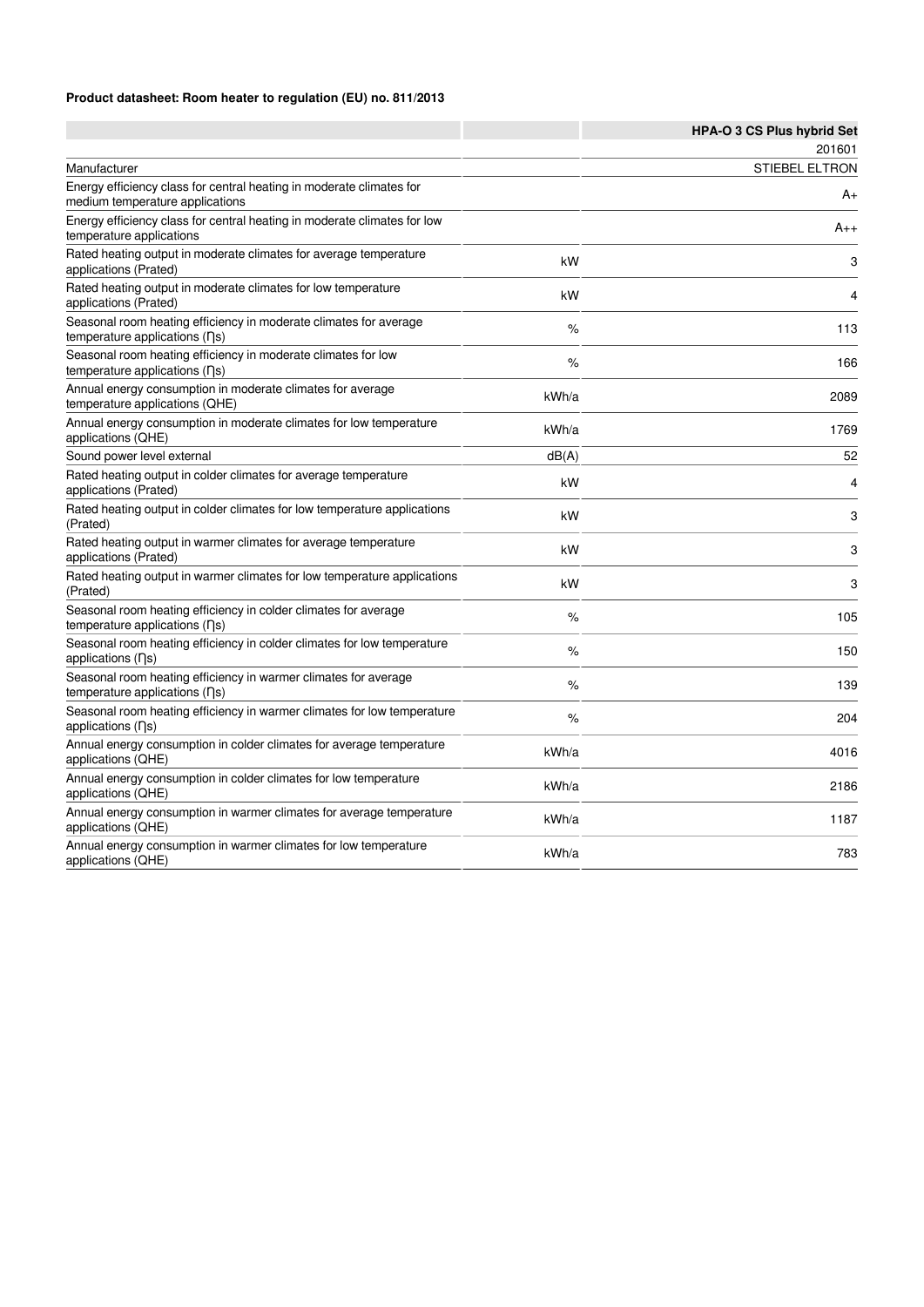



# **STIEBEL ELTRON**

HPA-O 3 CS Plus hybrid Set

# **TOOTAL**

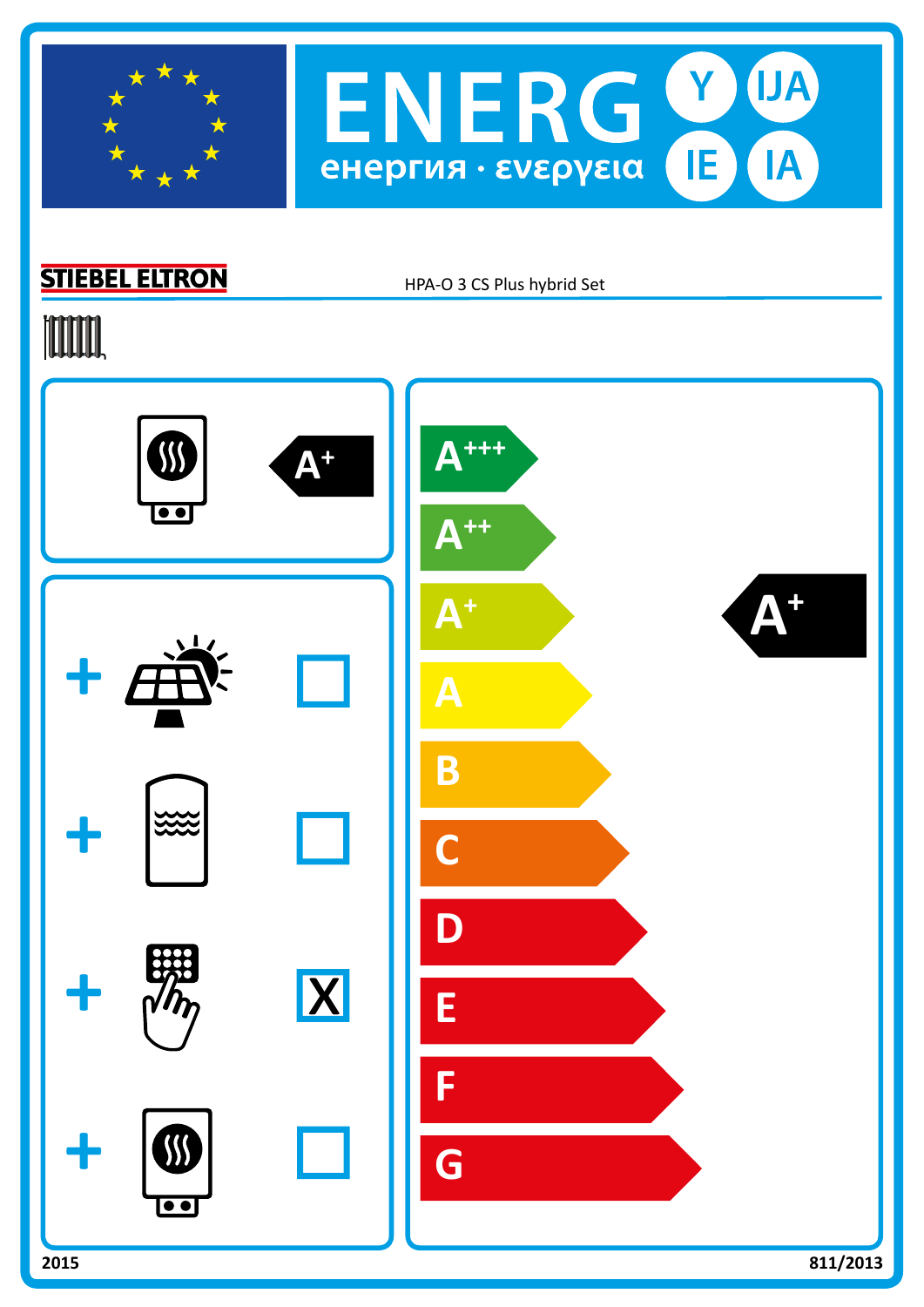### **Product datasheet: Composite system consisting of room heater and temperature controller to regulation (EU) no. 811/2013**

|                                                                                                                                              |      | <b>HPA-O 3 CS Plus hybrid Set</b> |
|----------------------------------------------------------------------------------------------------------------------------------------------|------|-----------------------------------|
|                                                                                                                                              |      | 201601                            |
| Manufacturer                                                                                                                                 |      | <b>STIEBEL ELTRON</b>             |
| Seasonal room heating efficiency in moderate climates for average<br>temperature applications $( \nabla \mathbf{s})$                         | $\%$ | 113                               |
| Temperature controller class                                                                                                                 |      | VI                                |
| Contribution of temperature controller to room heating energy efficiency                                                                     | $\%$ | 4                                 |
| Room heating energy efficiency of composite system under moderate<br>climatic conditions                                                     | $\%$ | 117                               |
| Room heating energy efficiency of composite system under colder<br>climatic conditions                                                       | $\%$ | 109                               |
| Room heating energy efficiency of composite system under warmer<br>climatic conditions                                                       | $\%$ | 143                               |
| Value of differential between room heating energy efficiency under<br>moderate climatic conditions and that under colder climatic conditions | $\%$ | 8                                 |
| Value of differential between room heating energy efficiency under<br>warmer climatic conditions and that under moderate climatic conditions | $\%$ | 26                                |
| Energy efficiency class for central heating in moderate climates for<br>medium temperature applications                                      |      | $A_{+}$                           |
| Room heating energy efficiency class of composite system under<br>moderate climatic conditions                                               |      | $A_{+}$                           |